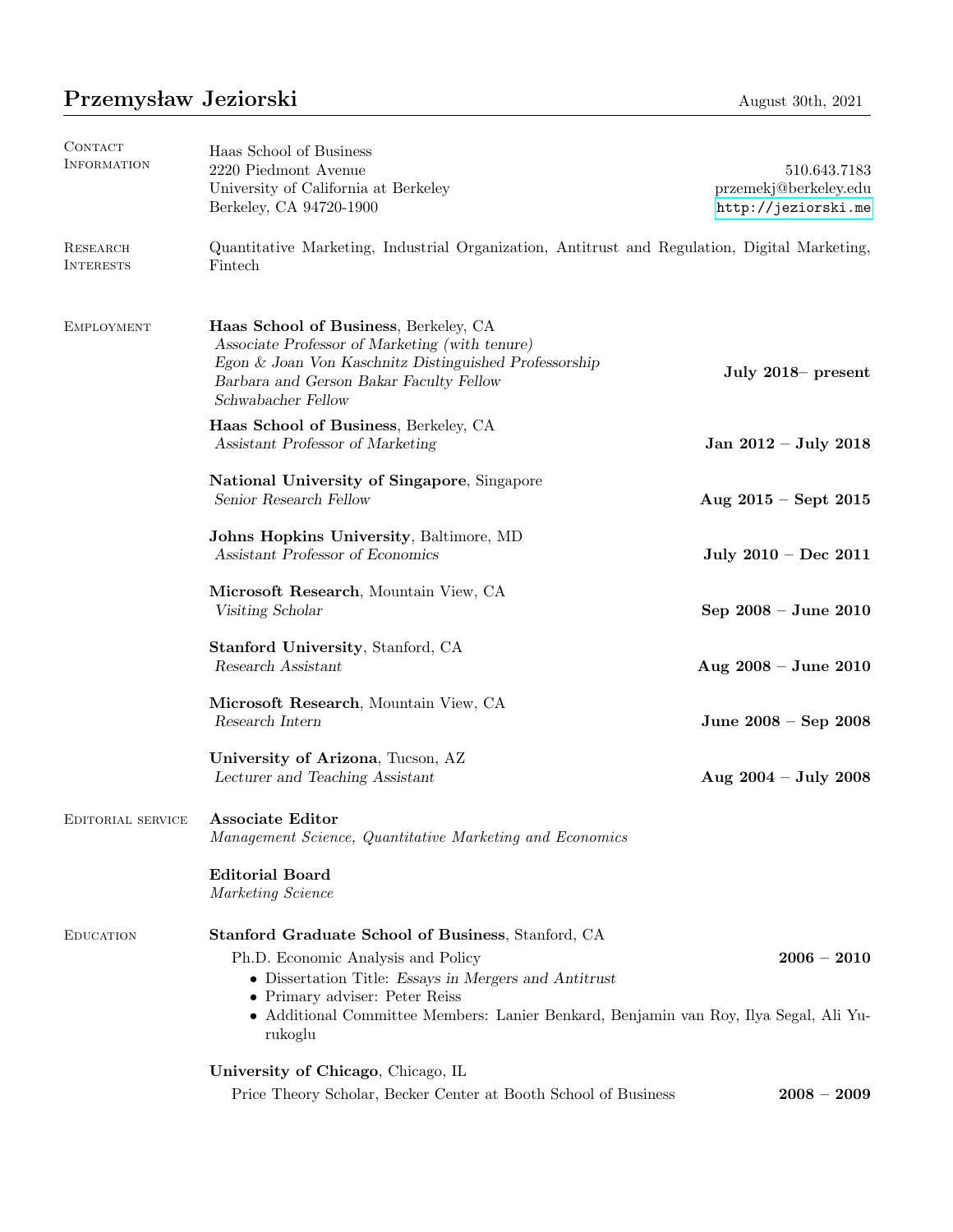|                     | University of Arizona, Tucson, AZ                                                                                                                                                                                                                |               |  |
|---------------------|--------------------------------------------------------------------------------------------------------------------------------------------------------------------------------------------------------------------------------------------------|---------------|--|
|                     | M.S. Mathematics<br>• Thesis Title: Numerical and Analytical Solutions to Dynamic Games<br>• Primary Adviser: Moysey Brio                                                                                                                        | $2004 - 2006$ |  |
|                     | M.A. Economics<br>• Primary Adviser: Rabah Amir                                                                                                                                                                                                  | $2004 - 2006$ |  |
|                     | Warsaw School of Economics, Warsaw, Poland<br>M.A. Quantitative Methods and Information Systems<br>• Thesis Title: Methods of Stochastic Search<br>• Primary Adviser: Tomasz Szapiro                                                             | $2001-2004$   |  |
|                     | B.A. Quantitative Methods and Information Systems<br>• Thesis Title: Migrations of Human Capital and Economic Growth<br>• Primary Adviser: Tomasz Szapiro                                                                                        | $2001 - 2004$ |  |
| PUBLISHED<br>PAPERS | Empirical Model of Dynamic Merger Enforcement – Choosing Ownership Caps in U.S. Radio<br>2021, accepted, Management Science, find at http://jeziorski.me                                                                                         |               |  |
|                     | Skimming from the bottom: Empirical evidence of adverse selection when poaching customers<br>(with E. Kransokutskaya and O. Ceccarini)<br>2019, Marketing Science, 38(4): 543-566, find at http://jeziorski.me                                   |               |  |
|                     | Advertiser prominence effects in search advertising<br>(with S. Moorthy)<br>2017, Management Science, 64(3): 983-1476 find at http://jeziorski.me                                                                                                |               |  |
|                     | Mobile Money in Tanzania<br>(with N. Economides)<br>2017, Marketing Science, 36(6): 815-837 (lead article), find at http://jeziorski.me                                                                                                          |               |  |
|                     | Dynamic Auction Environment with Subcontracting<br>(with E. Krasnokutskaya)<br>2016, RAND Journal of Economics, 47(4): 751-791 (lead article), find at http://jeziorski.me                                                                       |               |  |
|                     | Oblivious Equilibrium for Concentrated Industries<br>(with C. L. Benkard and G. Y. Weintraub)<br>2015, RAND Journal of Economics 46(4): 671-708 (lead article), find at http://jeziorski.me                                                      |               |  |
|                     | What Makes them Click: Empirical Analysis of Consumer Demand for Search Advertising<br>(with I. Segal)<br>2015, AEJ: Microeconomics, $7(3)$ : 24-53, find at http://jeziorski.me                                                                 |               |  |
|                     | Estimation of Cost Synergies from Mergers: Application to U.S. Radio<br>2014, RAND Journal of Economics, 45(4): 816-846, find at $http://jeziorski-me$                                                                                           |               |  |
|                     | Effects of Mergers in Two-sided Markets: The U.S. Radio Industry<br>2014, AEJ: Microeconomics, $6(4)$ : 35-73, find at http://jeziorski.me                                                                                                       |               |  |
|                     | Structural models of complementary choices<br>(with S. Berry, A. Khwaja, V. Kumar, A. Musalem, K. Wilbur,<br>G. Allenby, B. Anand, P. Chintagunta, M. Hanemann, A. Mele)<br>2014, Marketing Letters, 25(3): 245-256, find at http://jeziorski.me |               |  |
|                     |                                                                                                                                                                                                                                                  |               |  |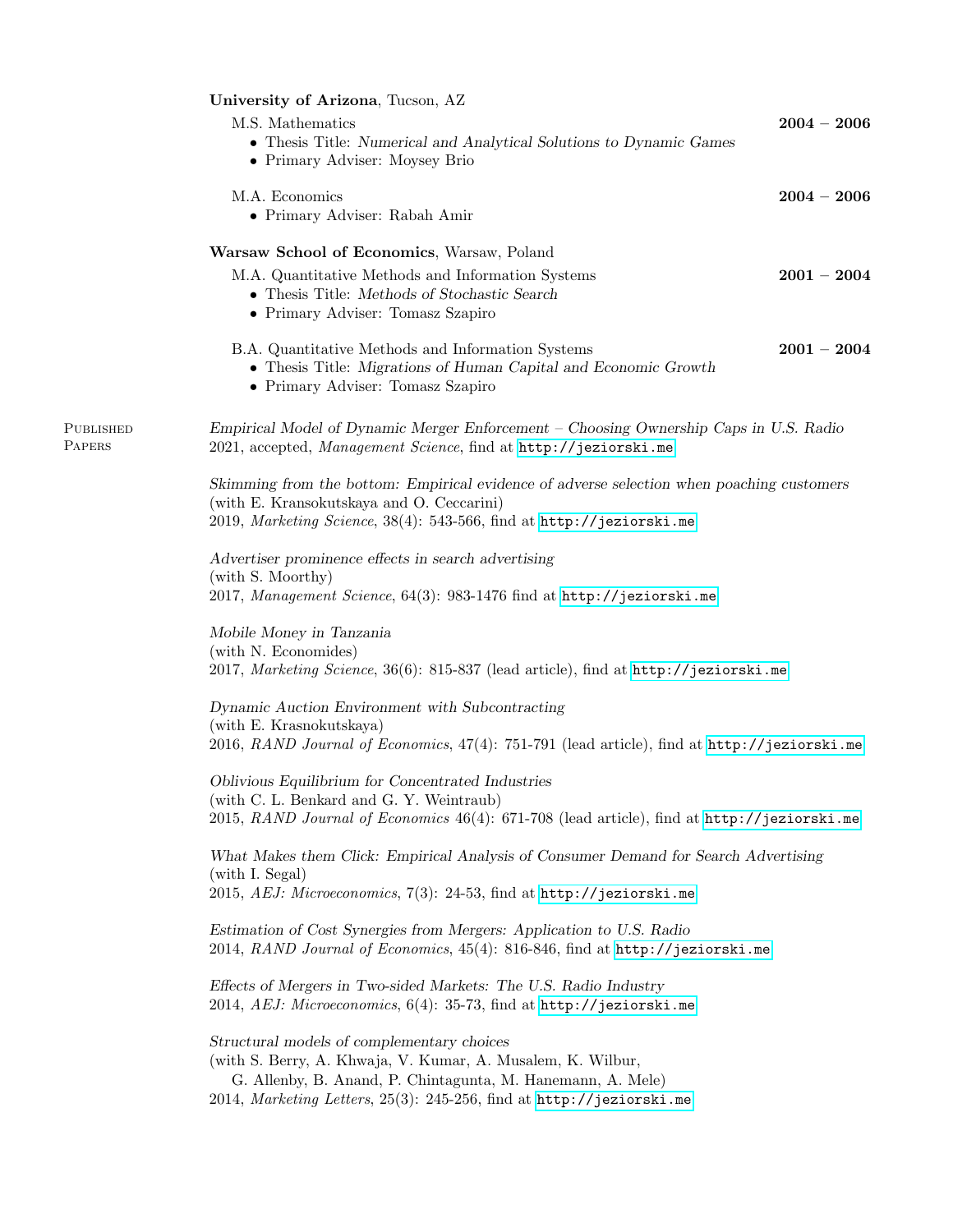| <b>WORKING</b><br>PAPERS          | Quantifying Diminishing Return to Mammography Screenings Using Individual Medical Histories<br>(with Teck-Hua Ho and Sadat Reza)<br>2021, draft available by request                                          |           |  |
|-----------------------------------|---------------------------------------------------------------------------------------------------------------------------------------------------------------------------------------------------------------|-----------|--|
|                                   | Adverse Selection and Moral Hazard in a Dynamic Model of Auto Insurance<br>(with E. Kransokutskaya and O. Ceccarini)<br>2021, under review, draft available by request                                        |           |  |
|                                   | Nonstationary Oblivious Equilibrium<br>(with C. L. Benkard, B. Van Roy and G. Y. Weintraub)<br>2009, preliminary draft, find at http://jeziorski.me                                                           |           |  |
| <b>GRANTS</b>                     | Clausen Center,<br>Fintech Innovation to Promote Financial Access and Contactless Banking - \$12,500<br>During Pandemics, PI                                                                                  | 2021      |  |
|                                   | Institute for Business and Social Impact Berkeley Fintech and Financial<br>Inclusion Initiative,<br>Fintech Innovation to Promote Financial Access and Contactless Banking - \$65,000<br>During Pandemics, PI | 2021      |  |
|                                   | Center for Equity, Gender & Leadership,<br>Credit Access and Determinants of Entrepreneurial Success, PI - \$5,000                                                                                            | 2020      |  |
|                                   | Clausen Center,<br>Credit Access and Determinants of Entrepreneurial Success, $PI - $5,000$                                                                                                                   | 2020      |  |
|                                   | Fisher Center for Business Analytics,<br>Credit Access and Determinants of Entrepreneurial Success, $PI - $15,000$                                                                                            | 2020      |  |
|                                   | CEGA-VISA Financial Inclusion Lab Pilot Funding<br>Financial Inclusion and Credit Contracts in Repeated Borrowing - \$20,000<br>Relationships, PI                                                             | 2016      |  |
|                                   | Bill & Melinda Gates Foundation<br>Mobile Banking in Africa, $PI - $35,000$                                                                                                                                   | 2013      |  |
| HONORS AND<br><b>AWARDS</b>       | Barbara and Gerson Bakar Faculty Fellow                                                                                                                                                                       | 2019-2020 |  |
|                                   | Schwabacher Fellow                                                                                                                                                                                            | 2018      |  |
|                                   | Best paper award, Warsaw International Economic Meeting                                                                                                                                                       | 2009      |  |
|                                   | Stanford GSB Fellowship                                                                                                                                                                                       | 2006-2010 |  |
|                                   | University of Arizona Fellowship                                                                                                                                                                              | 2004-2005 |  |
| <b>EXPERT</b><br><b>TESTIMONY</b> | Opioid marketing                                                                                                                                                                                              |           |  |
|                                   | City and County of San Francisco and the People of the<br>State of California by and through the City Attorney                                                                                                |           |  |
|                                   | Dennis Herrera v. Purdue et al.<br>Case No. 3:18-cv-07591- CRB                                                                                                                                                | 2021      |  |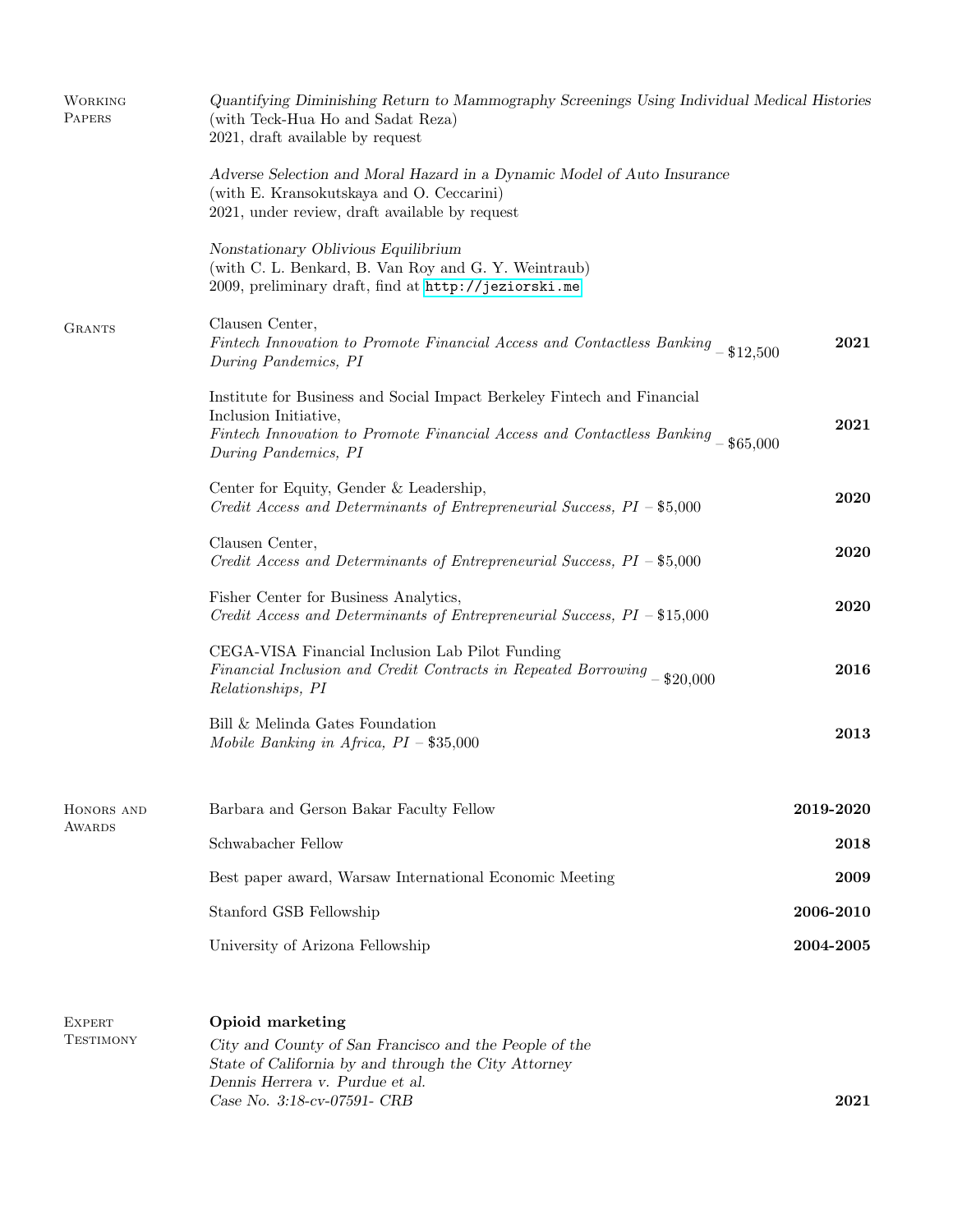| <b>TEACHING</b><br><b>EXPERIENCE</b> | <b>Berkeley Haas</b><br>MBA 263: Marketing Analytics<br>Teaching rating: $6.12/7.00$                                                                                                                                                                                                                                                                                                                                                                                                                                                                                                                       | 2014-2021 |
|--------------------------------------|------------------------------------------------------------------------------------------------------------------------------------------------------------------------------------------------------------------------------------------------------------------------------------------------------------------------------------------------------------------------------------------------------------------------------------------------------------------------------------------------------------------------------------------------------------------------------------------------------------|-----------|
|                                      | PHDBA 269B: Choice Models<br>Teaching rating: $7.00/7.00$                                                                                                                                                                                                                                                                                                                                                                                                                                                                                                                                                  | 2017-2021 |
|                                      | PHDBA 297T: Computational Methods for Economics and Marketing<br>Teaching rating $7.00/7.00$                                                                                                                                                                                                                                                                                                                                                                                                                                                                                                               | 2014-2016 |
|                                      | UGBA 106: Introduction to Marketing (Undergraduate)                                                                                                                                                                                                                                                                                                                                                                                                                                                                                                                                                        | 2012-2013 |
|                                      | Johns Hopkins University<br>Multi-agent numerical methods (PhD)                                                                                                                                                                                                                                                                                                                                                                                                                                                                                                                                            | 2010-2012 |
|                                      | <b>Stanford University</b><br>Teaching Assistant: Graduate Microeconomics                                                                                                                                                                                                                                                                                                                                                                                                                                                                                                                                  | 2010      |
|                                      | <b>University of Arizona</b><br>Lecturer: Economics of Information                                                                                                                                                                                                                                                                                                                                                                                                                                                                                                                                         | 2009      |
|                                      | Teaching Assistant: Graduate Macroeconomics, Industrial Organization, Graduate<br>Microeconomics, Intermediate Microeconomics, Economics of Regulated Industries                                                                                                                                                                                                                                                                                                                                                                                                                                           | 2004-2006 |
| ACADEMIC<br><b>SERVICES</b>          | Conferences<br>SICS Conference, Marketing Analytics Day Organizer                                                                                                                                                                                                                                                                                                                                                                                                                                                                                                                                          | 2015-2019 |
|                                      | <b>Journal Referee</b><br>Games and Economic Behavior, American Economic Review, Journal of Industrial Economics,<br>International Journal of Industrial Organization, Review of Economic Studies, RAND Journal of<br>Economics, Marketing Science, Economic Journal, Journal of Marketing Research, AEJ: Microe-<br>conomics, AEJ: Policy, Review of Economics and Statistics, Journal of Political Economy, Journal<br>of Economics and Business, Journal of the European Economic Association, Electronic Commerce<br>Research and Applications, Econometrica, Management Science, Journal of Marketing |           |
| <b>INVITED TALKS</b>                 | Virtual Quant Marketing Seminar, Temple University                                                                                                                                                                                                                                                                                                                                                                                                                                                                                                                                                         | 2021      |
|                                      | Marketing Science Conference, SICS Conference                                                                                                                                                                                                                                                                                                                                                                                                                                                                                                                                                              | 2019      |
|                                      | University of Texas, Austin (economics)                                                                                                                                                                                                                                                                                                                                                                                                                                                                                                                                                                    | 2018      |
|                                      | University of Iowa (economics)<br>University of Wisconsin-Madison (economics),<br>Santa Clara University (marketing),<br>Stanford GSB (marketing), UTD-FORMS Conference (discussant),<br>Rochester University (marketing), Carnegie Mellon University (marketing),<br>Marketing Science Conference                                                                                                                                                                                                                                                                                                         | 2017      |
|                                      | ASSA American Economic Association, Marketing Science Conference,<br>Rice University (economics), Society for Economic Dynamics Conference,<br>The 3rd Annual Empirical Microeconomics Workshop - University of Calgary,<br>Conference on Big Data in Economics - University of Southern California,<br>Yale University (marketing)                                                                                                                                                                                                                                                                        | 2016      |